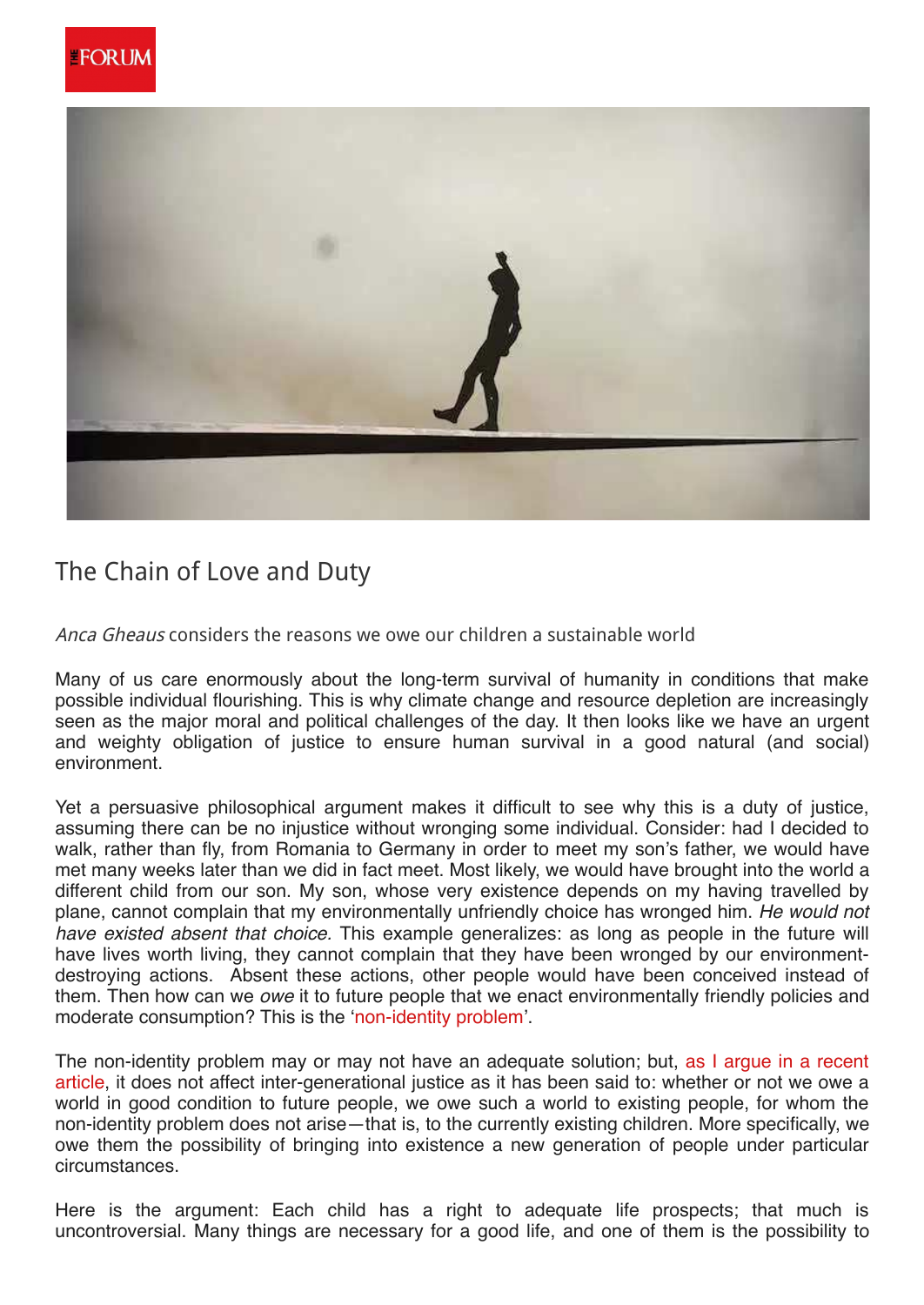bring up children: When done well, parenting is a significant and irreplaceable source of well-being as well as of duties. Indeed, for a lot of us, loving children and guiding them into maturity is what gives most value and meaning to our lives. This is evidenced, for instance, by many people's readiness to spend enormous amounts of time, money, and energy in order to be in the position to rear a child. Thus for each child who has the potential, as an adult, to be an adequate parent, adequate life prospects require enough resources to justly raise children. This means that each of today's children has a right to enough resources to justly raise children, in due course and if they will desire to do so. But to justly raise these prospective children, they—today's children—will also need to be able to give their children sufficient resources to make it possible for them to engage in just parenting, if they find that they want to. This argument continues ad infinitum because the claim that adequate life prospects includes the resources necessary for just childrearing is recurrent—it can be reiterated for any number of future generations. And this means that each of today's children who has the potential to become an adequate parent has a right to enough resources to provide an indefinite number of successors with enough resources to justly raise children.

This can be made more intuitive. Assume that, foreseeably and avoidably, you left behind a world so impoverished or dangerous that your own child was not in a position to parent justly, because she couldn't be sufficiently confident that her own child would have an adequate life. You would obviously wrong your child: even if her life would otherwise go well, you would deprive her of the opportunity to bring up a child, an opportunity that you are enjoying—and this is unjust. Now assume that you were to leave behind (again, avoidably) a world that will become too impoverished or dangerous for childrearing only a generation later. In this case, your own child could go ahead and rear children herself, but only in the knowledge that her own children would not have an opportunity to engage in permissible parenting. You effectively impose on your child a choice between bringing up children who would be deprived of the opportunity to parent—an opportunity that you, and your child, enjoy—or else to forego parenting entirely. This is a tragic choice, and it is unjust to impose it on your child if you can avoid doing it at reasonable cost to yourself.

It is getting harder to follow, but bear with me for one more reiteration: Assume you were to leave behind, avoidably, a world that will become too impoverished or dangerous for childrearing yet another generation later. Your own child's child (your grandchild, that is) will be in position to parent, but her own child will not. Again, you are doing an injustice to your own child. Her predicament now is either to forego parenting or to go ahead and have a child who will have to impose the tragic choice described above on her own child. More generally, if we collectively and knowingly pass on to our children a world with an expiry date on it, we know that somewhere down the line some people will face the tragic choice; and our children's only possibility to stop perpetuating this choice is to forego parenting themselves. Possibly, the world—or, at least, the world fit for human existence—has an expiry date anyway. But if its eventual demise is independent of choices, and hence lies outside our responsibility, it means that it is not us who generate the tragic choice.

If this is right, then it is possible that intergenerational justice is a very stringent issue due to generational overlap and to the value of childrearing. Imagine there was no overlap between generations, no children and childrearing: new generations of adults suddenly came into existence the moment the old ones ceased to exist, and, as in our world, their identities depended on environmentally affecting decisions of the previous generation. Perhaps in this imaginary world no duty of justice would be violated if one particular generation over-polluted and over-consumed, thus leaving a significantly impoverished environment for the next generation. And if, in our imagined world, a generation used up all of the world's resources, thus bringing about the end of human life, this generation would not fail to live up to any obligation of justice. But our world is not like this; we start life as children, go on to have the privilege and responsibility to bring up children, and this makes our world richer in value and morally more fragile than a childless world would be.

Anna Gheaus is Ramon y Cajal Fellow at the Universitat Pompeu Fabra. This essay is based on her article 'The Right to Parent and Duties Concerning Future Generations', published in the